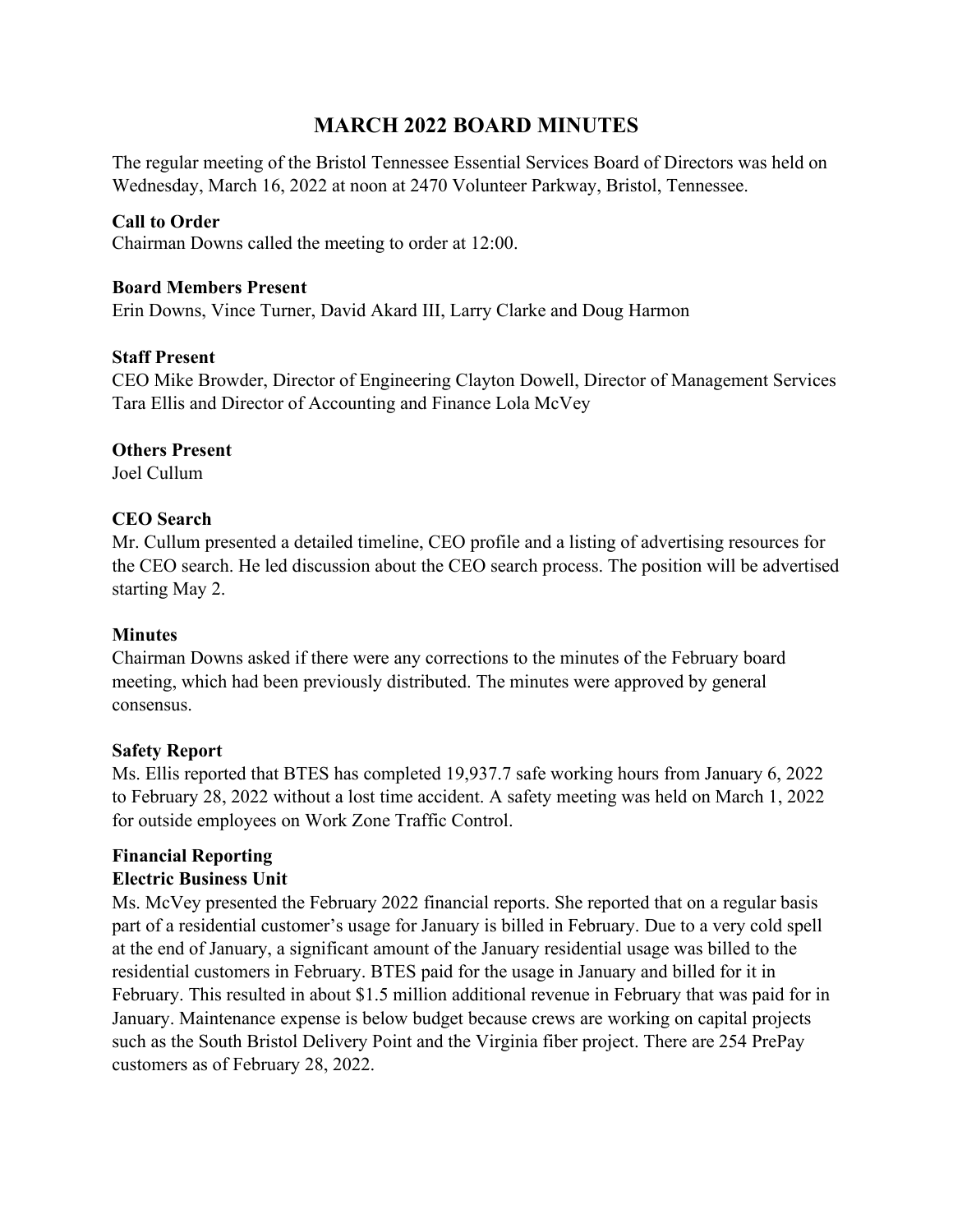| \$(000)                           | <b>YTD Actual</b> |    | <b>YTD Budget</b> |
|-----------------------------------|-------------------|----|-------------------|
| Electric Sales                    | \$<br>58,787.5    | \$ | 56,347.8          |
| Other Electric Revenue            | \$<br>4,301.1     | \$ | 4,503.7           |
| Other Income                      | \$<br>145.4       | \$ | 169.5             |
| <b>Total Operating Expense</b>    | \$<br>61,389.7    | \$ | 59,646.8          |
| Non-Operating Expense             | 1,076.3           | \$ | 708.0             |
| <b>Electric Net Income (Loss)</b> | \$<br>768.0       | S  | 666.2             |
| Operating & Maintenance Expense   | \$<br>7,301.8     | S  | 7,763.3           |
| <b>Broadband Net Income</b>       | \$<br>3,277.0     | S  | 1,176.8           |

## **Advanced Broadband Services Business Unit**

Ms. McVey reported that in February 2022 the number of cable services decreased by 72 and the number of telephone services decreased by 45. The number of Internet services increased by 27.

## **TVA Monthly Fuel Cost**

Dr. Browder indicated that the April 2022 monthly fuel cost will increase to \$.02492 per kWh for residential (RS) customers.

|                 | <b>March 1, 2022</b> | <b>April 1, 2022</b> |  |
|-----------------|----------------------|----------------------|--|
|                 | <b>Fuel Cost</b>     | <b>Fuel Cost</b>     |  |
| <b>500 kWh</b>  | \$10.87              | \$12.46              |  |
| <b>1000 kWh</b> | \$21.74              | \$24.92              |  |
| <b>1500 kWh</b> | \$32.61              | \$37.38              |  |
| <b>2000 kWh</b> | \$43.48              | \$49.84              |  |

# **Approval of the Purchase of a Replacement Bucket Truck**

Dr. Browder presented a recommendation to purchase a new bucket truck to replace the current 2010 model. The lead time for a replacement is 24 to 36 months. An ad was placed in the Bristol Herald Courier and we contacted our current vendors. We received two proposals and we are recommending the Altec proposal of \$218,930.00. That price includes a \$4,000 trade-in value. The disposal of that truck is yet to be determined. After discussion, Mr. Akard made a motion to approve the recommendation and Mr. Clarke seconded. The motion was approved.

# **Approval of the Purchase of a Pair of Wire Pulling Machines**

Dr. Browder made a recommendation to replace our current two wire pulling machines that are over forty years old, requiring a significant amount of maintenance and it is hard to get parts for them. An ad was placed in the Bristol Herald Courier and we contacted our current vendors. We received two proposals and we are recommending the Sherman Riley proposal for two wire pulling machines for a total of \$230,407.00. Mr. Turner made a motion to approve the purchase and Mr. Akard seconded. The motion was approved.